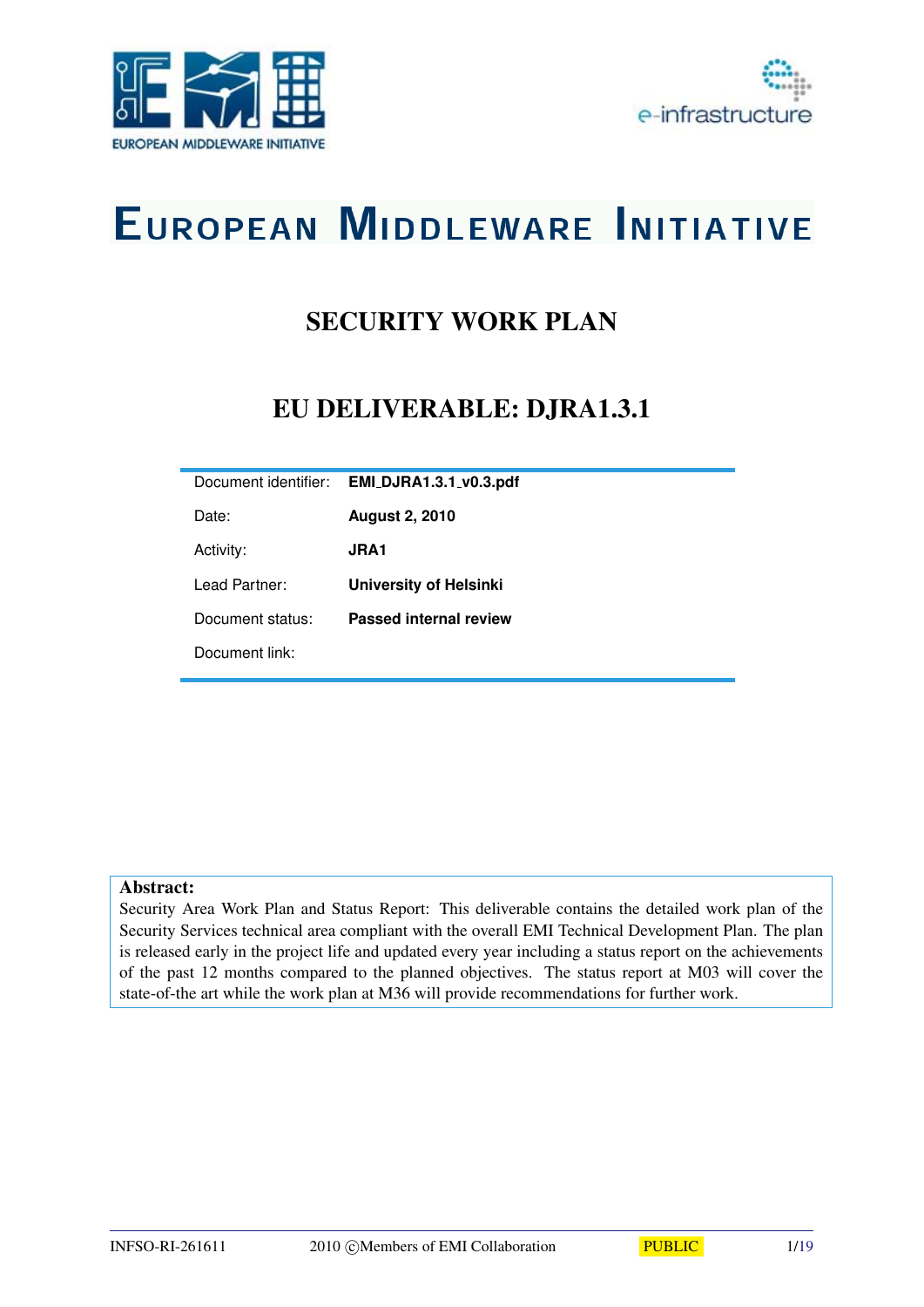SECURITY WORK PLAN

**IROPEAN MIDDLEWARE INITIAT** 

*Doc. Identifier*: EMI DJRA1.3.1 v0.3.pdf

*Date*: August 2, 2010

Copyright notice:

Copyright (c) Members of the EMI Collaboration. 2010.

See http://www.eu-emi.eu/about/Partners/ for details on the copyright holders.

EMI ("European Middleware Initiative") is a project partially funded by the European Commission. For more information on the project, its partners and contributors please see http://www.eu-emi.eu.

This document is released under the Open Access license. You are permitted to copy and distribute verbatim copies of this document containing this copyright notice, but modifying this document is not allowed. You are permitted to copy this document in whole or in part into other documents if you attach the following reference to the copied elements: "Copyright (C) 2010. Members of the EMI Collaboration. http://www.eu-emi.eu ".

The information contained in this document represents the views of EMI as of the date they are published. EMI does not guarantee that any information contained herein is error-free, or up to date.

EMI MAKES NO WARRANTIES, EXPRESS, IMPLIED, OR STATUTORY, BY PUBLISHING THIS DOCUMENT.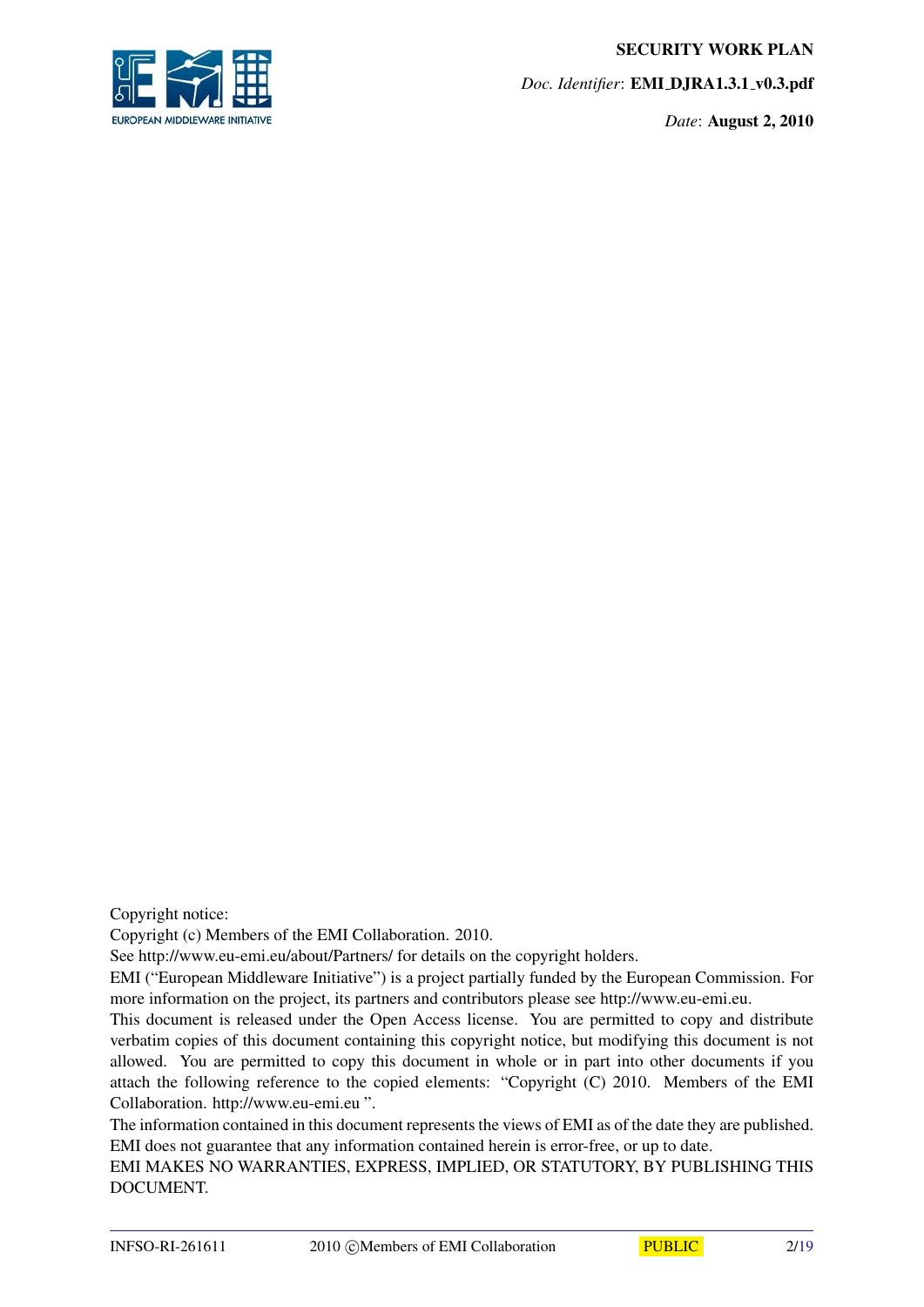

*Date*: August 2, 2010

### Delivery Slip

|                    | Name Partner/Activity Date | <b>Signature</b> |
|--------------------|----------------------------|------------------|
| From               |                            |                  |
| <b>Reviewed by</b> |                            |                  |
| <b>Approved by</b> |                            |                  |

### Document Log

| <b>Issue</b> | <b>Date</b> | <b>Comment</b>                                  | <b>Author/Partner</b> |
|--------------|-------------|-------------------------------------------------|-----------------------|
|              |             | $26/07/2010$ Version 0.1 sent to security group |                       |
| ∠            |             | $28/07/2010$ Version 0.2 sent to security group |                       |
|              |             | $30/07/2010$ Version 0.3 sent to security group |                       |

### Document Change Record

| <b>Issue</b> | <b>Item Reason for Change</b> |
|--------------|-------------------------------|
|              |                               |
| ി            |                               |
| 3            |                               |
|              |                               |
|              |                               |
|              |                               |
|              |                               |
|              |                               |
|              |                               |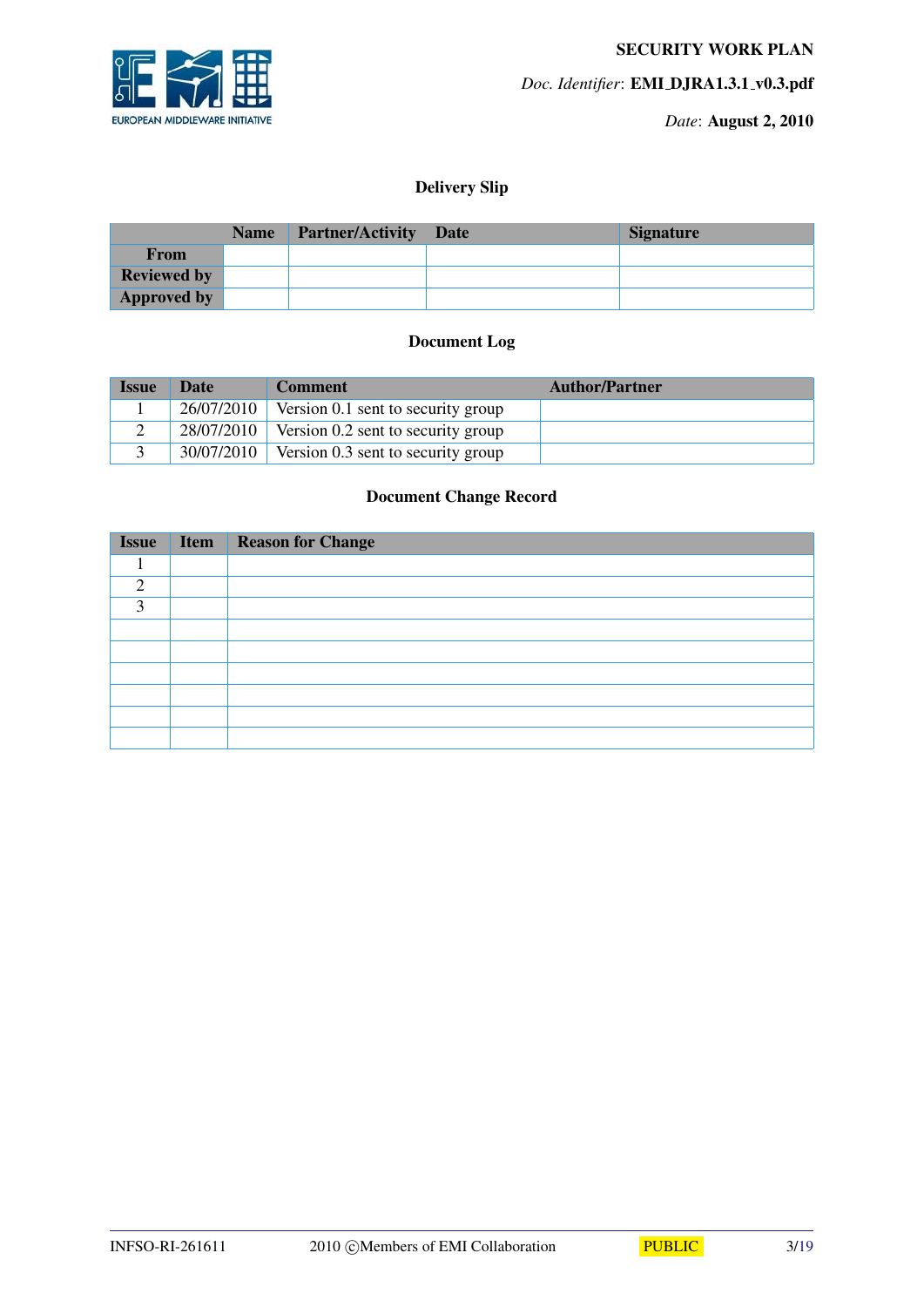

# **TABLE OF CONTENTS**

|                                   | 5              |
|-----------------------------------|----------------|
|                                   | 5              |
|                                   | 5              |
|                                   | 5              |
| 1.4. DOCUMENT AMENDMENT PROCEDURE | 5              |
|                                   | 6              |
|                                   | $\overline{7}$ |
| 8                                 |                |
| 11                                |                |
| -11                               |                |
| -11                               |                |
| 11                                |                |
| 12                                |                |
| 13                                |                |
| 13                                |                |
| 13                                |                |
| 13                                |                |
| 13                                |                |
| 13                                |                |
| 14                                |                |
| 14                                |                |
|                                   | 14             |
|                                   | 14             |
| 15                                |                |
|                                   |                |
|                                   |                |
|                                   |                |
|                                   | 17             |
|                                   | 17             |
|                                   | 17             |
|                                   | 17             |
|                                   | 17             |
|                                   | 18             |
|                                   | 18             |
|                                   | 18             |
|                                   | 18             |
|                                   | 19             |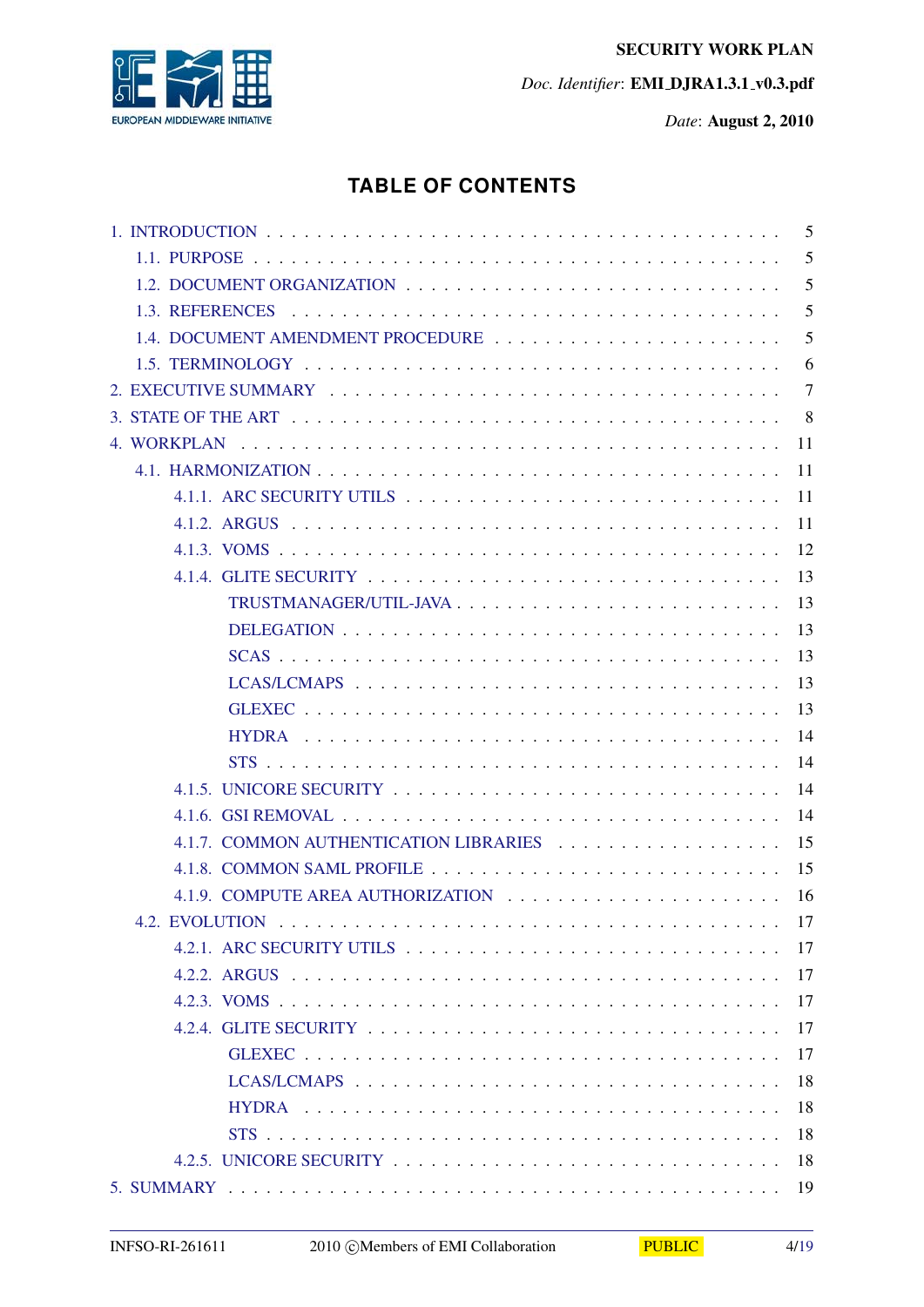

*Date*: August 2, 2010

# <span id="page-4-0"></span>**1. INTRODUCTION**

#### <span id="page-4-1"></span>**1.1. PURPOSE**

This deliverable contains the detailed work plan of the security services technical area compliant with the overall EMI Technical Development Plan. The plan is released early in the project life and updated every year including a status report on the achievements of the past 12 months compared to the planned objectives. This status report covers the state-of-the art in place of the achievements of the past 12 months.

#### <span id="page-4-2"></span>**1.2. DOCUMENT ORGANIZATION**

This document describes the state of the art of components within the security area of EMI. Then the work plan for the security area in the first year of the EMI project. This work plan is split into two sections. The first section on harmonization describes work that is aimed to rationalize, reduce or converge the security components. The second section on evolution describes new development work planned.

#### <span id="page-4-3"></span>**1.3. REFERENCES**

| $\mathbf{R}1$  |  |
|----------------|--|
| R <sub>2</sub> |  |
| R <sub>3</sub> |  |
| $\mathbf{R}$ 4 |  |
| R <sub>5</sub> |  |
| R <sub>6</sub> |  |

#### Table 1: Table of References

#### <span id="page-4-4"></span>**1.4. DOCUMENT AMENDMENT PROCEDURE**

Ammendments, comments and suggestions should be sent to John White. Procedure described in DNA1.1.

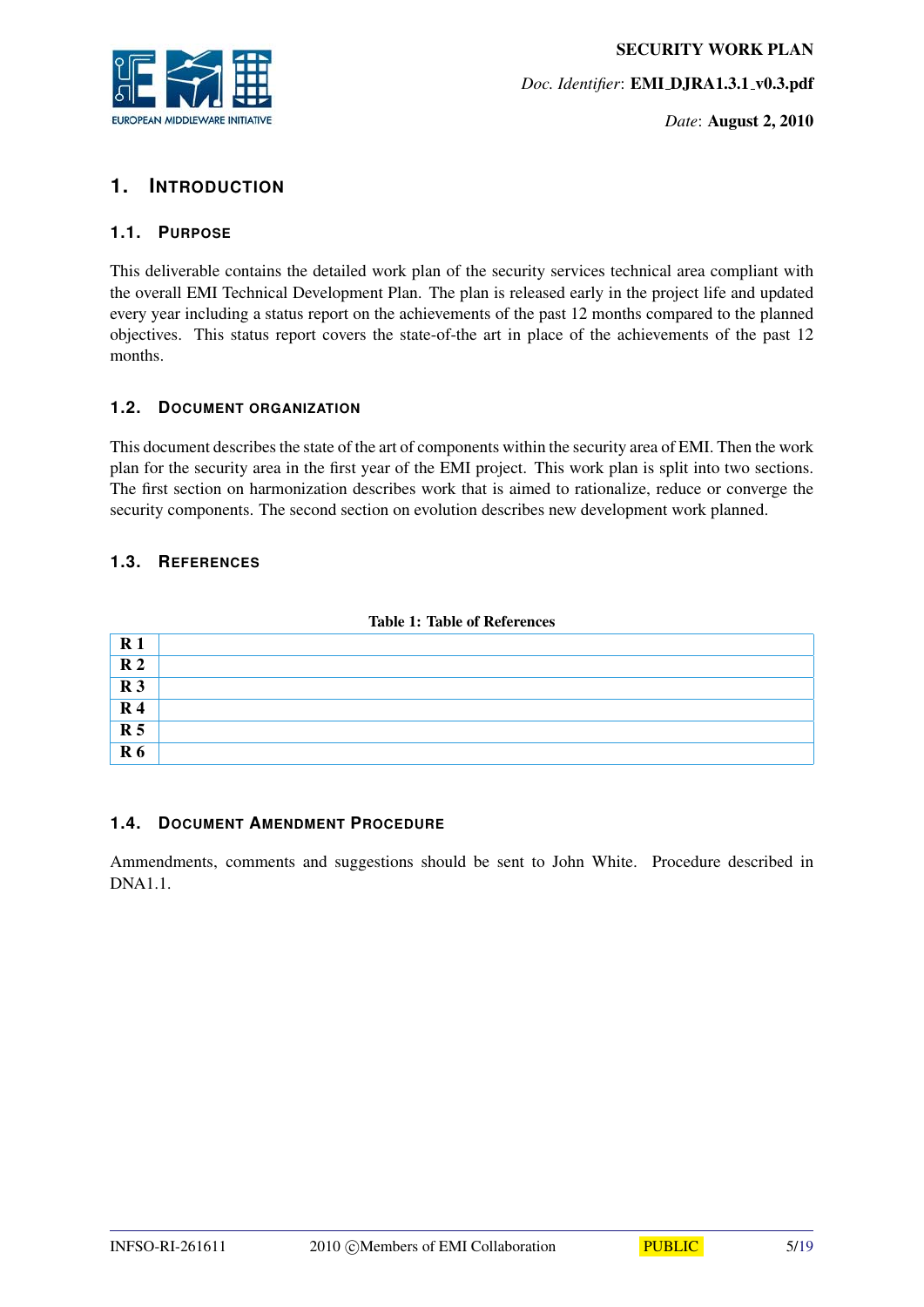

#### <span id="page-5-0"></span>**1.5. TERMINOLOGY**

| Abbreviation | <b>Full Name</b>                            |
|--------------|---------------------------------------------|
| <b>PSNC</b>  | Poznan Supercomputing and Networking Center |
|              |                                             |
|              |                                             |
|              |                                             |

#### Table 2: Table of Definitions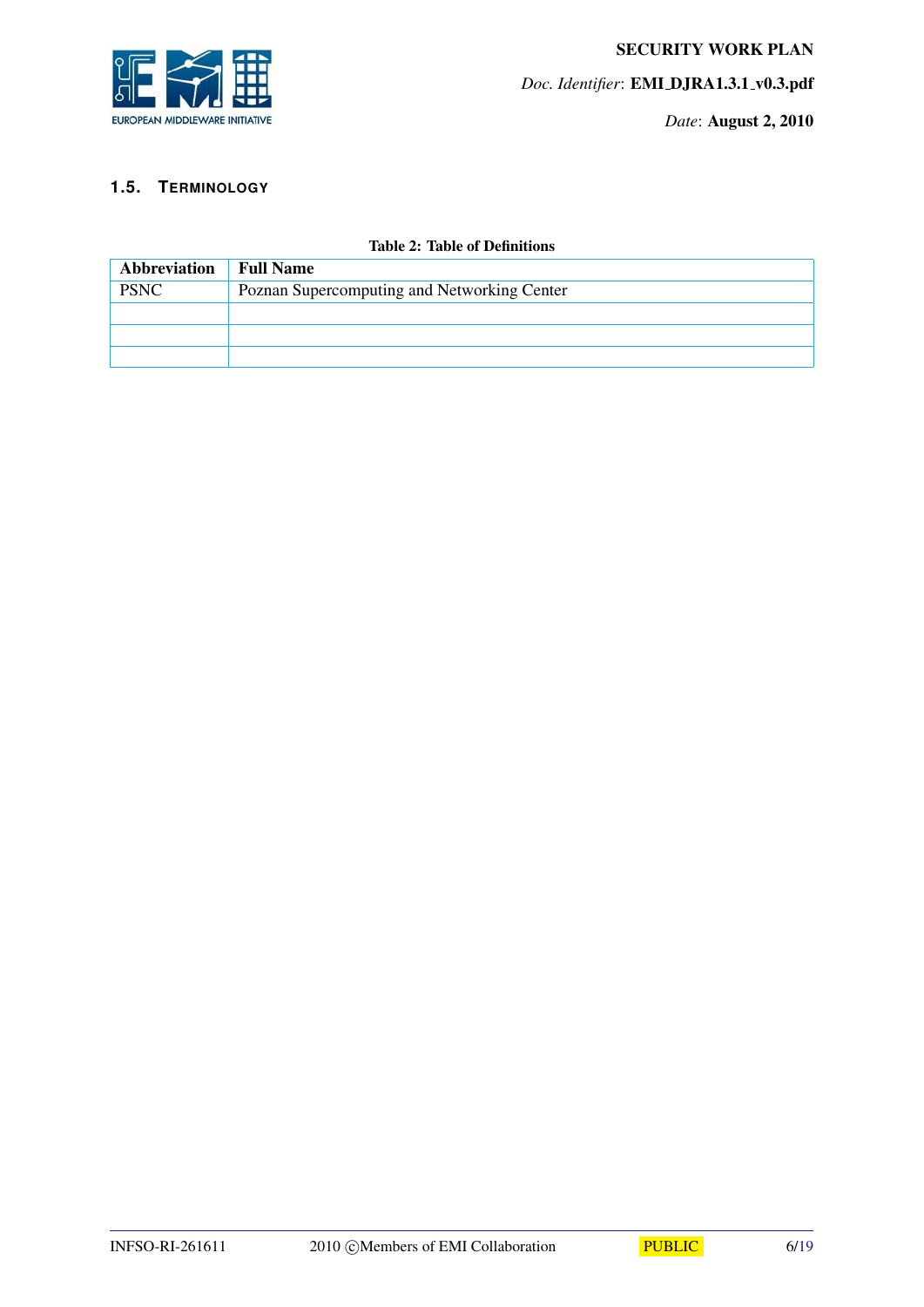

*Date*: August 2, 2010

# <span id="page-6-0"></span>**2. EXECUTIVE SUMMARY**

The Security Workplan document gives the work plan for the first year of the EMI project in work other than regular maintenance and bug-fixing of components.

The state of the art of the three middleware stacks gives a description of the current status and infers the areas where improvement may be found in the future.

The harmonization section outlines the work for the first year that includes work that will standardize and bring convergence to the three middleware stacks.

The evolution section contains work that is more speculative and reliant on client requests. Some of the work described is still dependent on the outcome of future EMI milestones.

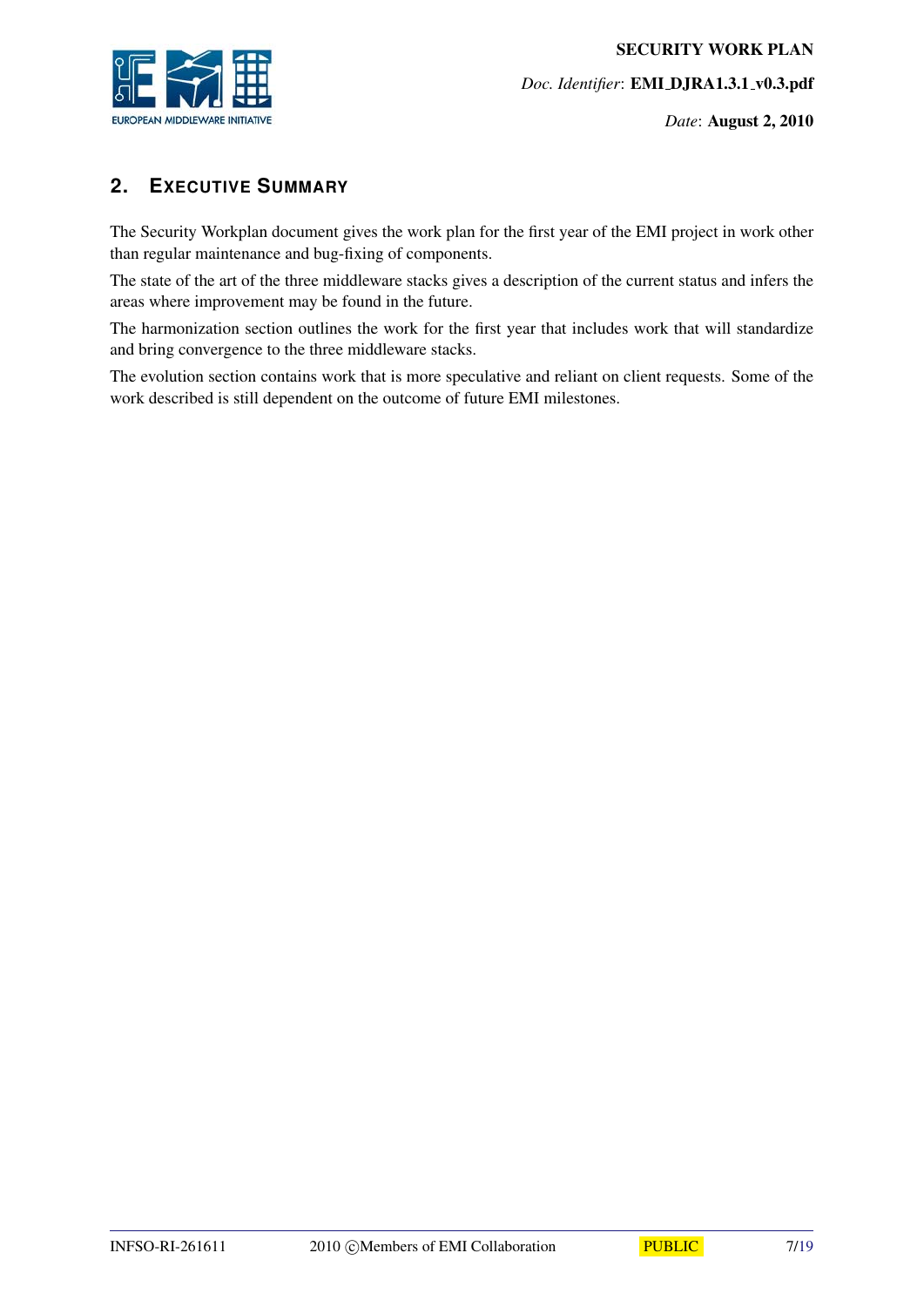

*Date*: August 2, 2010

# <span id="page-7-0"></span>**3. STATE OF THE ART**

The gLite and Advanced Resource Connector (ARC) security models are based on X.509 proxy credentials with added assertions in the form of Attribute Certificates added by the Virtual Organization Management Service (VOMS). In addition to VOMS attribute certificates and proxy credentials ARC security libraries are also capable handling other type of embedded policies including Security Assertion Markup Language (SAML) assertions.

As mentioned above, the system is based on a PKI infrastructure using X.509 certificate/private key pairs to identify Grid users. These credentials are obtained by the user from their home (national) certificate authority and are passed to the Grid system(s) in the form of a proxy certificate. For security reasons, proxies are not directly copied within the Grid infrastructure; rather they are transferred via a specific delegation mechanism.

The affiliation of a Grid user to their research community is expressed through the concept of Virtual Organizations (VOs) and the groups that the user belongs to and the roles they perform are expressed through Attribute Certificates (ACs). These ACs are added to credentials through a user-initiated request to the VOMS server.

The gLite security system is a collection of components and libraries that act to permit use of and protect the Grid infrastructure from misuse. A Grid user submitting a job presents their proxy certificate with the AC added by VOMS to the relevant Grid service, such as gLite Workload Management System (WMS), Computing Resource Execution and Management (CREAM) or Data Management, where they are authenticated via local and VOMS libraries and authorized locally. The proxy certificates are authenticated via a disparate systems according to the service being contacted.

In the case of the gLite Workload Managment System (WMS) the authentication of the X.509 proxies is handled by the Apache HTTP server through Grid Site plugins (mod\_ssl, mod\_gridsite). The Authorization is performed by Gridsite through the use of Grid Access Control Language (GACL).

As Grid jobs can typically last for many days, once delays in the batch system are taken into account and proxies should be valid for approximately 24 hours, there is a credential renewal mechanism. This renewal system is based on the MyProxy [\[2\]](#page-18-2) system, VOMS and the proxy-renewal service. Proxies are stored in MyProxy, retrieved by the renewal service and presented to VOMS for the addition of the AC. The renewed proxy is subsequently delegated to the required service and re-stored in MyProxy.

The delegation of proxy credentials is a multi-stage process involving certificate requests and signings. This delegation process uses either gridsite delegation or delegation-java for C/C++ and Java respectively.

Proxy credentials that are delegated to the CREAM computing element are authenticated by gLite Trustmanager and the authorization is performed by internal classes derived from the deprecated gLite Java Authorization Framework component. CREAM interacts with the Local Resource Management System (LRMS) and must therefore have a mechanism to map a X.509 Grid identity to a user id in the local file system. This mapping capability is provided by LCAS/LCMAPS, and gLExec. LCAS/LCMAPS checks that the proxy credential is authorized and consults a mapping resource to determine the X.509 to user id mapping, glexec subsequently performs a root-priviliged setuid operation to change to the specified local user id for use in the LRMS.

Argus, a site-central authorization system, is designed to render consistent authorization decisions for distributed services. The authorization policies are authored and maintained, in eXtensible Access Control Markup Language (XACML), by the Policy Administration Point (PAP) component in the service. The authored policies are evaluated by the Policy Decision Point (PDP). The data provided for evaluation against policies is consistent (in form and definition) and this is provided by the Policy Enforcement Point (PEP). The Argus authorization system is integrated into the gLite deployment in order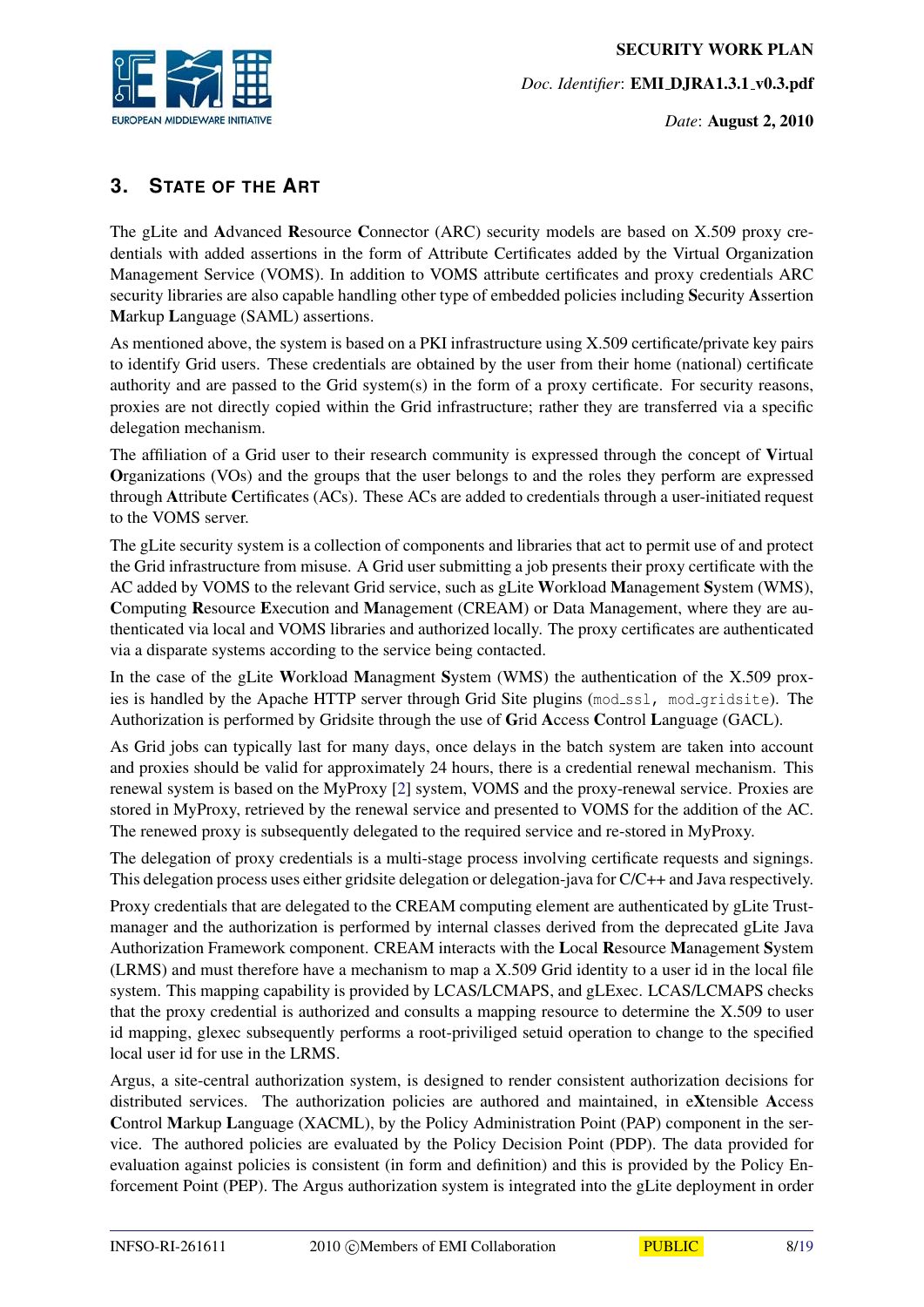

to authorize and provide identical mappings of X.509 proxy credentials to local user ids over multiple, separate worker nodes. Argus is in the process of being integrated into the CREAM deployment and plans for WMS and Data Management are underway.

There is another gLite authorization service: the Site Central Authorization Service (SCAS). This service uses existing components, LCAS and LCMAPS, at the service side and uses a SSL secured saml2 xacml2 WS-interface. This service was developed in collaboration with Open Science Grid [\[4\]](#page-18-3) (OSG) and Globus [\[5\]](#page-18-4) and is interoperable with the OSG GUMS service. The main deployment focus is to facilitate a centralized authorization and mapping service to work at the scale of current sites.

In the WS-based ARC middleware stack the central part is the Hosting Environment Daemon (HED). HED is a container for all other functional components of ARC, both on the server and client side. HED is also a development framework which provides powerful tools for Grid security and communication tasks. The HED security system has two main capabilities:

- Security capability embedded in the hosting environment.
- Security capability implemented as plug-ins which can be accessed by the hosting environment and Grid applications.

HED contains a framework for implementing and enforcing authentication and authorization. Each Message Chain Component (MCC) or Service has a common interface for implementing various authentication and authorization functionalities. This functionality is implemented via pluggable components called Security Handlers (SecHandler). The SecHandler components provide methods for processing messages traveling through Message Chains of the HED. Each MCC or Service implements a queue each of SecHandlers for incoming and outgoing messages. All SecHandler components attached to a queue are executed sequentially and if any of them fails, the message processing fails as well.

There is a remote policy decision point service, Charon, implemented in HED. It accepts formatted policy decision request and returns a positive or negative response. When running a Charon (within the HED), the TLS layer can be used for securing communications.

In the basic authorization model, ARC services support a simple X.509 certificate subject (Distinguished Name) mapping to UNIX users through the grid-mapfile mechanism. For advanced authorization, the majority of ARC services are capable of acting purely on the Grid identity of the connecting client without relying on local identities. In addition, VOMS and general VO membership (through external information gathering tools) other identification mechanisms are supported. In addition to access-level authorization, many services make use of the client Grid identities internally to provide fine-grained access control through GACL.

UNICORE [\[6\]](#page-18-5) on the other hand adopts a security model that does not require proxy certificates, relying on full X.509 certificates for authentication and signed SAML assertions for trust delegation.

UNICORE authenticates communication peers by usage of client-authenticated TLS connections. Trust delegation is achieved by usage of Explicit Trust Delegation (ETD). ETD uses two principal roles that are assigned to entities such as real users and software agents when using the UNICORE middleware:

- The consignor is the entity which actually sends a request to the UNICORE service either directly or through the Gateway.
- The user is an entity on whose behalf the request is performed. We can use the analogy to the UNIX effective user identifier of a process.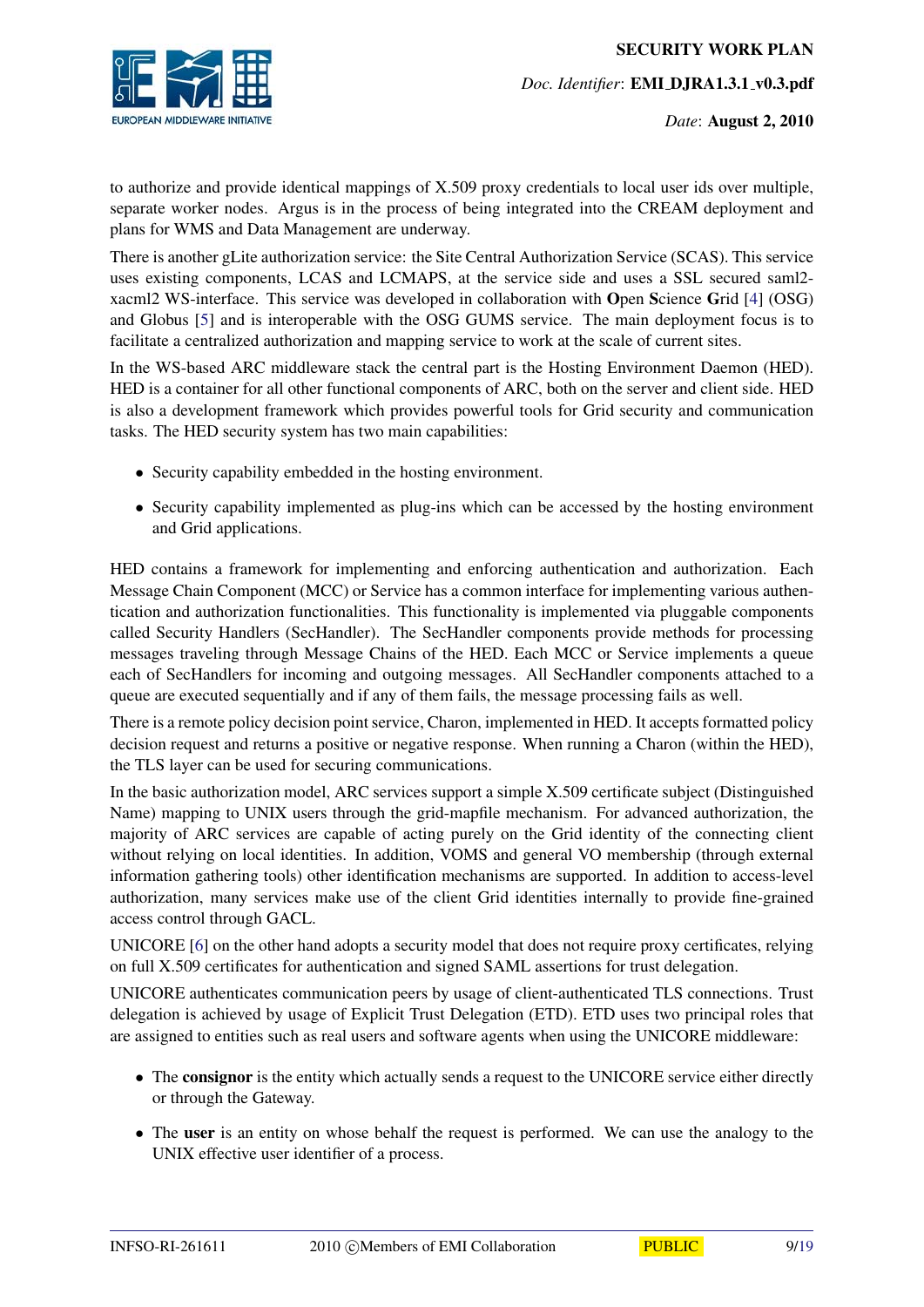

*Date*: August 2, 2010

Currently the roles are identified by the X.509 certificate or the DN of the certificate. A certificate is required to identify the entity as the entities carrying the role can either establish an authenticated TLS connection (the consignor), sign requests or issue signed ETD assertions (the user).

The ETD allows the user to certify that a given consignor can act on their behalf. The assertions of ETD may also be chained. A consignor must present a valid ETD assertion (or assertions chain) issued by a user when the consignor want to perform a request on behalf of the user. The UNICORE Virtual Organizations System (UVOS) provides a possibility to also use other credentials to log into a Grid, but this is achieved by mapping those credentials to the X.509 certificate which are used to identify the entity to the UNICORE middleware.

The majority of the security data in UNICORE is encoded using the SAML 2.0 format. The role of SAML in UNICORE is standard in the authorization area: SAML is used to query (usually the UVOS server) for the attributes of the user and subsequently encode them. SAML, due to its universal format, is used by UNICORE to carry also UNICORE-specific security data such as the trust delegation assertions.

In UNICORE 6 authorization is attribute-centric. Using flexible users and attribute databases (such as XUUDB and UVOS), administrators can manage users and their attributes. The UNICORE server can be configured to use several attribute sources with various merging algorithms. The access policy file for the UNICORE server is stored in XACML format and is rarely modified as typical access restrictions (e.g. user banning) are achieved by changing the user role attribute. The XACML policy may be changed to achieve advanced results, e.g. to allow only for read-only access or permit users only in a specific timeframe.

The concept of non-repudiation in UNICORE 6 is achieved by creating a digital signature of the request by the consignor. The signing process entails a significant performance penalty. Therefore the UNICORE 6 server uses a special policy which dictates which operations must be signed (e.g. the operation used to submit a new job). Some simple operations (such as getting a job status) need not be signed and in those cases non-repudiation is not guaranteed.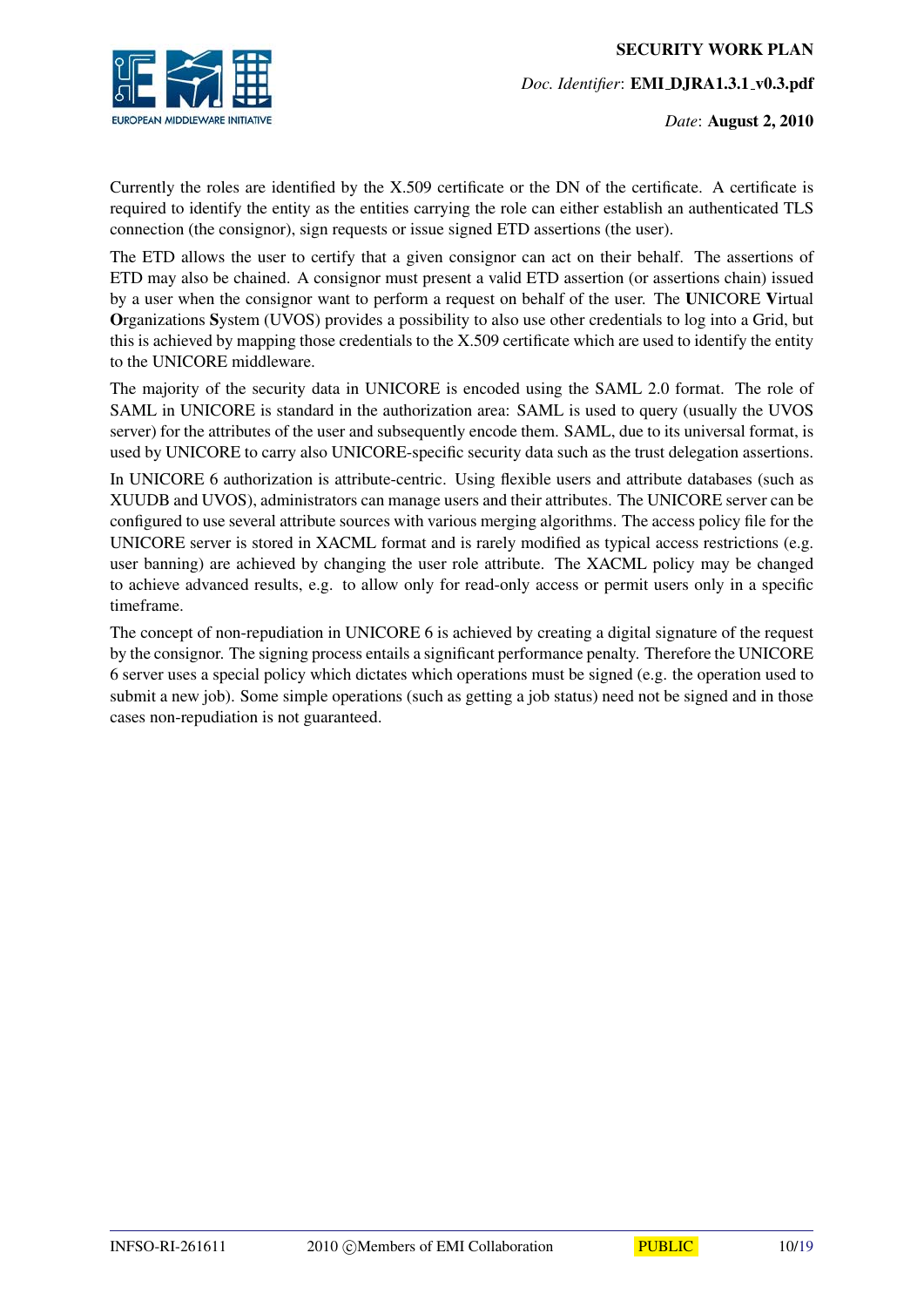

*Date*: August 2, 2010

# <span id="page-10-0"></span>**4. WORKPLAN**

The work plan for the security area follows the technical objectives given in EMI document DNA1.3.1. The workplans presented here focus on the first year of the EMI project.

The activities in this workplan can be classified under the two main strategic directions of the project:

- Harmonization. The overall goal of harmonization is to converge the three middleware stacks through the implementation of standard solutions, removal of duplications and simplification of usage and maintenance.
- Evolution. New client-driven development that addresses requirements of Grid and Cloud user communities, anticipates change through pro-active maintenance or adapts to changes in technologies.

#### <span id="page-10-1"></span>**4.1. HARMONIZATION**

The first year plans of the security area for harmonization activities are given here. The projected dates, generally given on the scale of EMI project months, are approximate. This is due to the fact that in the early stages of this project these work actions depend also on other project activities. Some of these activities lie outside of one work area and, given that the workplan documents and technical overview are delivered simultaneously, are not yet precisely scheduled.

#### <span id="page-10-2"></span>**4.1.1. ARC SECURITY UTILS**

The harmonization work in the first year of the EMI project for the ARC Security Utils that consist of the components update-crls, nordugridmap and arcproxy are as follows.

The phase-out of "update-crls" from ARC deployment and its replacement with "fetch-crl". The "nordugridmap" should be made the base for a common gridmap file generator utility. The arcproxy utility should be introduced as the general purpose EMI proxy creation and manipulation tool. These developments are foreseen for the first year of the EMI project.

#### <span id="page-10-3"></span>**4.1.2. ARGUS**

The Argus work plan can be referenced at: https://twiki.cern.ch/twiki/bin/view/EMI/ArgusPTWorkplan

In the first year of the EMI project, the Argus 1.2 release is planned. This should be in time for EMI Release 0. The Argus 1.2 release is planned for the end of project month 3 and consists of many minor improvements based on the feedback received during the pilot phase of the deployment:

- Security
	- Implement the required security recommendations made by PSNC Security Team.
	- Policy Enforcement Point (PEP) daemon mapping obligation handler.
	- Implement a consistent FQAN/DN based user mapping strategy.
	- Add support for DN based group account mapping in group-mapfile.
	- Add preferDNForGroupName configuration property.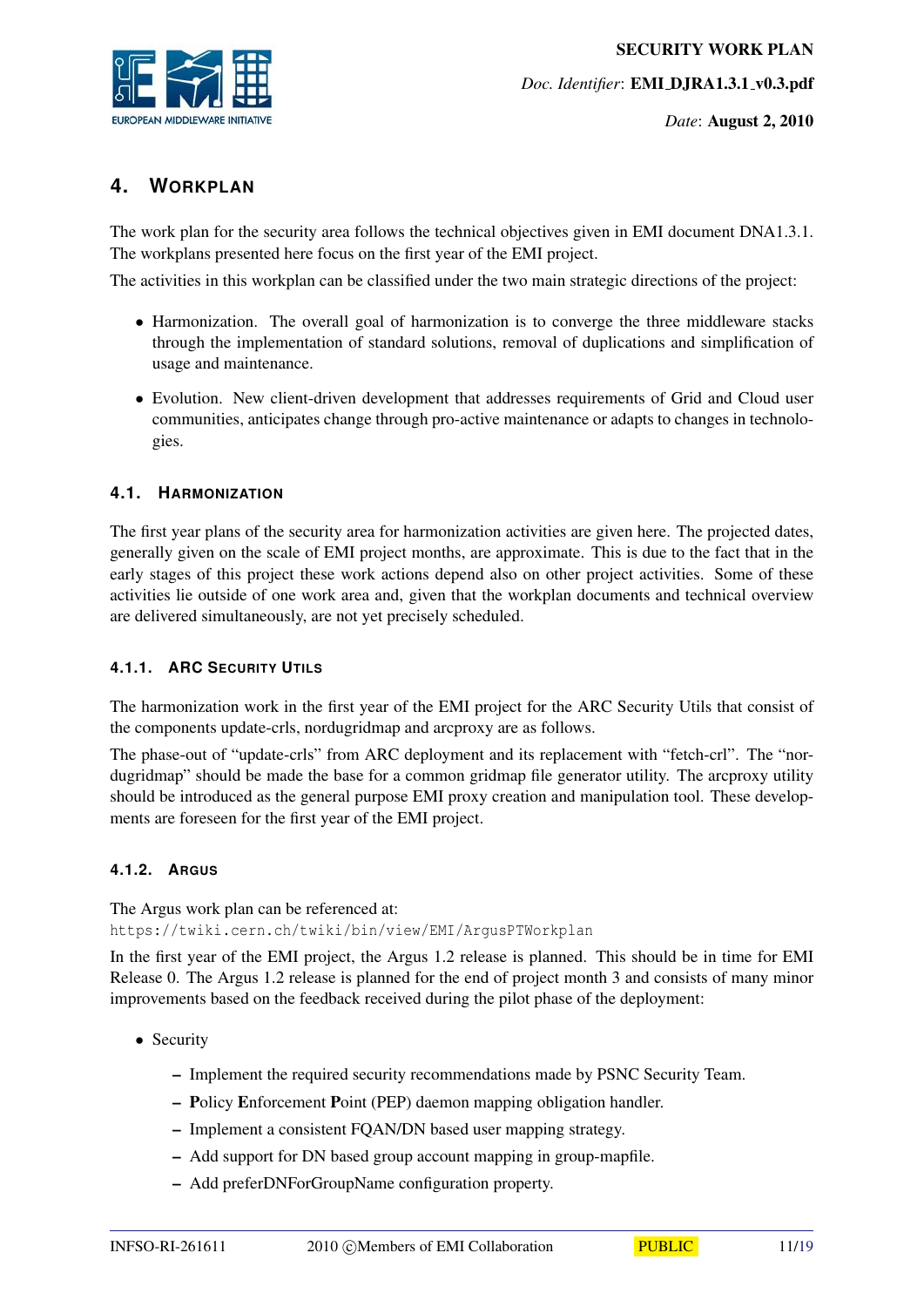

*Date*: August 2, 2010

- XACML profiles.
	- Finalize the XACML Grid CE profile [\[8\]](#page-18-6) v.1.0 for CREAM.
	- Update Policy Information Point (PIP) to support the XACML Grid CE (CREAM) profile.
- PEP client library.
	- Release the PEP-Java client library, with the eventual modifications required for the CE. profile and CREAM (feedback required).
- Policy Administration Point (PAP) admin.
	- Add the pap-admin add-policy -obligation <obligation-id> parameter.

For the remaining part of the first year of the EMI project the main goals for the Argus Product Team is to add the functionality required by other components and middleware stacks (CREAM, data management, ARC, UNICORE) in order to allow the integration of Argus. These include:

- Update the XACML profiles to support other use cases.
- Clustered obligation handlers for the PEP daemon (high availability, load balancing).
- Policy repository on a Relational DataBase Management System (RDBMS) with initial support for mysql.
- Improved PAP CLI response time.
- YAIM [\[7\]](#page-18-7) support for generic remote paps configuration.
- Temporal attributes support in Simplified Policy Language (SPL) policies, to enable policies like "this principal is allowed to do this action on this resource only at night on weekdays".
- Web based policy search/management interface (may be further postponed the next year).

#### <span id="page-11-0"></span>**4.1.3. VOMS**

For the first year of the EMI project the plans for development foreseen for the Virtual Organization Management Service (VOMS) and its administrative interface, VOMS-Admin, will follow those set out in the DoW. In order to harmonize the three middleware stacks the long-term strategy is to use a common SAML assertion source and subsequently a common SAML profile. In order to be fully compatible, a common SAML-enabled VOMS version (VOMS-SAML) version will be deployed. The VOMS-SAML was first developed in conjunction with the OMII-Europe and is now deployed in gLite and ARC.

The first-year plans for VOMS and VOMS-Admin are as follows.

Continuing from the EGEE-III programme of work and overall strategy, continued in EMI, the removal of the Globus GSI httpg protocol will proceed resulting in a first Globus-free client and server release. Support will be added for external Virtual Organization (VO) membership databases. Initially this consist of support for the CERN orgdb currently in use by the Large Hadron Collider (LHC) experiments VOs. A REpresentational State Transfer (REST)ful interface for obtaining X.509 attribute certificates will be provided. These developments will be released by project month 6 and will be ready for inclusion into the EMI Release 1.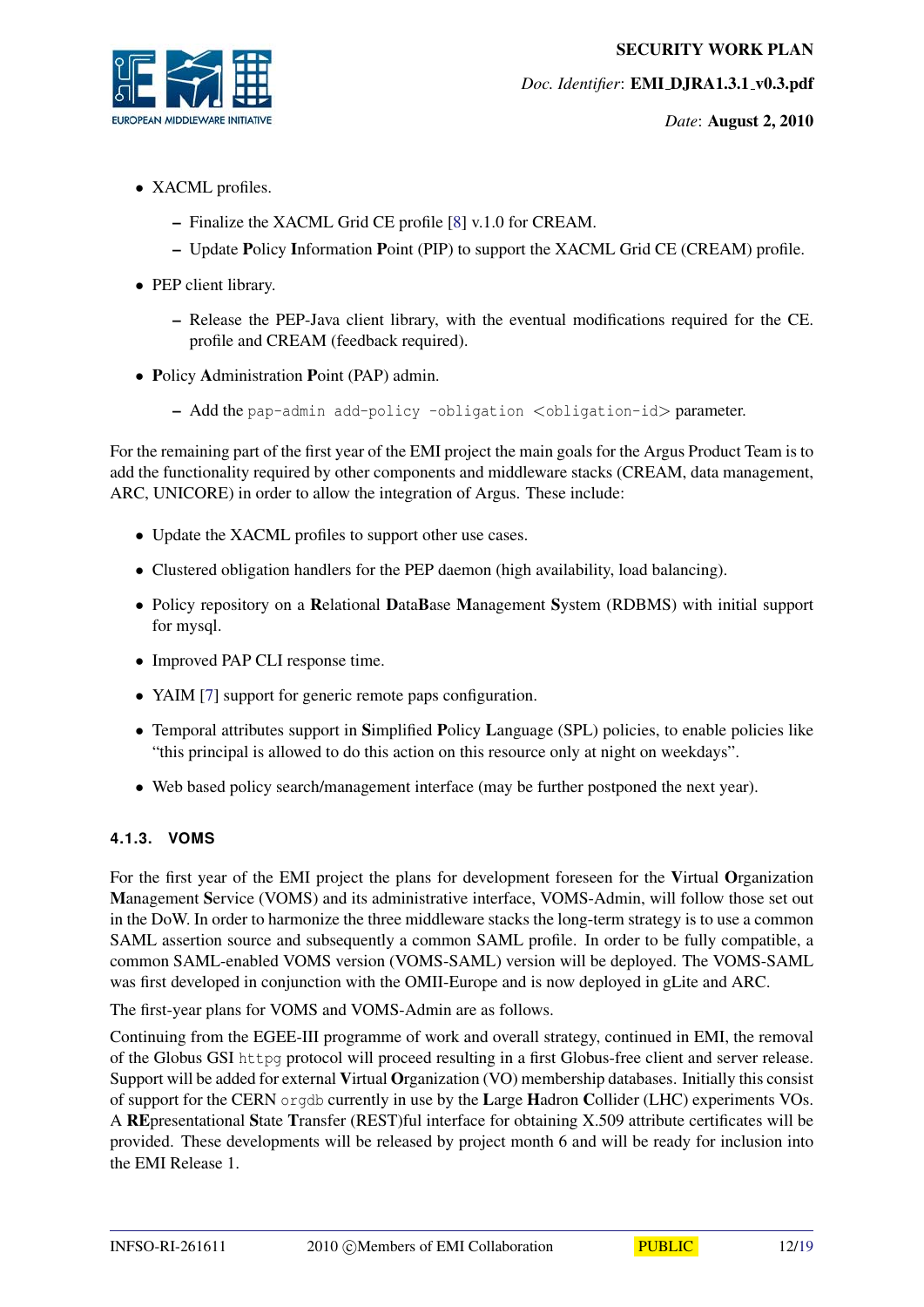

There are developments for VOMS/VOMS-Admin that are scheduled for later in the first year of EMI. Some of these developments are dependent on results of the "AAI for DCIs" workshop and preceding development work. It is planned to merge the VOMS Attributes from SHibboleth (VASH) functionality into VOMS, this will depend on some results from the above-mentioned "AAI for DCIs" workshop. In order to harmonize, especially with the UNICORE middleware stack, it is planned to allow third parties to request VOMS credentials for users and subsequently make provisions to allow some user credentials to be kept private. The above developments are planned to be released by month 12 of the EMI project.

#### <span id="page-12-0"></span>**4.1.4. GLITE SECURITY**

The first year plans for the gLite security product team that consists of the components Trustmanager/Utiljava, Delegation, Site Central Authorization Service (SCAS), Local Centre Authorization Service (LCAS)/ Local Credential MAPping Service (LCMAPS), gLExec Hydra, Security Token Service (STS), Short Lived Credential Serviced (SLCS) and Pseudonymity.

<span id="page-12-1"></span>Trustmanager/Util-Java For the Trustmanager and Util-Java, the development work in the first year will be determined by the results of the Common Authentication libraries working group (section [4.1.7.\)](#page-14-0). Also, for Trustmanager and Util-Java there will be a reorganization into more logical components and plugins and also a more flexible configuration.

Delegation For delegation, there needs to be support added for RFC3820 proxies. Also an interface to allow configuration options for the resulting proxy.

SCAS The SCAS service is planned to be replaced by Argus and therefore there is no Harmonization or Evolution work planned for this in EMI.

LCAS/LCMAPS The LCAS/LCMAPS components, apart from regular client-driven maintenance, will work in the first year of the EMI project as follows. As LCAS and LCMAPS form integral parts of other services they must be supported. The Globus Grid Security Infrastructure (GSI) independence work will proceed after the results of the GSI-removal working group, see section [4.1.6..](#page-13-1) A backwardscompatible API upgrade will be released in order to:

- Control the behavior of the VOMS API. A requirement from the OSG project and other use cases which might involve the disablement of this feature when already verified in a different way.
- Add the ability to use native X.509 structures to use LCAS and LCMAPS. This was a requirement from xrootd and is a key feature to restrict all the Generic Security Services Application Program Interface (GSSAPI) and GSI interactions to the gt4-interface library.

For the LCMAPS-plugins-c-pep the development work planned for EMI1 is the Argus 1.2 compliance.

gLExec For gLExec the main work in the first year of the EMI project is to continue support and maintenance. For development, a rewrite of parts of the code, include logging, parsing of configuration file is necessary and also there are feature requests concerning security checks. The code auditability also needs improvement. gLExec will inherent the dependencies from LCMAPS on the run-time installation and build.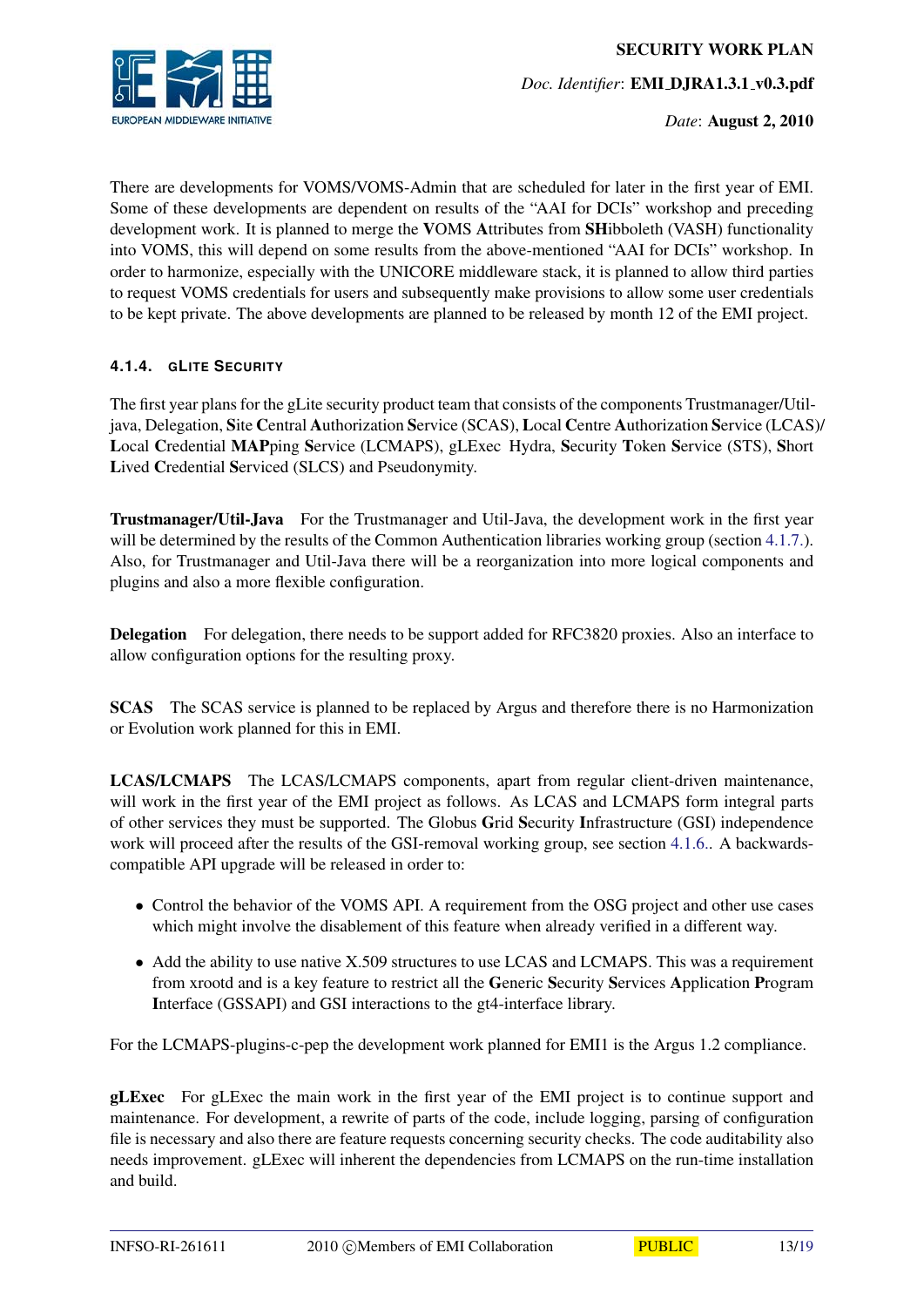

Hydra The Hydra keystore service, used by the Biomedical community, will continue to be supported. In the first year of the EMI project there will be a release for EMI1 that will correct the issues found in the EGEE-III SA3 code reviews by PSNC.

STS The Security Token Service (STS) development and requirements are dependent on the results of the "AAI for DCIs" workshop milestone. In order that STS will work with all three middleware stacks, the requirements to be met should take into account the SAML profile work and Common Authentication Library work.

#### <span id="page-13-0"></span>**4.1.5. UNICORE SECURITY**

In the UNICORE Security product team the plans for the first year of the EMI project are as follows.

In order to integrate Argus to UNICORE the policy requirements covering the current default policy must be provided. Also a list of typical UNICORE use-cases for Argus along with a list of relevant authorization attributes will be given. This deliverable should be completed by project month 3.

The creation of an Argus callout in the UNICORE XACML-entity. The deliverable will be an available callout and a demonstration of UNICORE/X showing that Argus receives the proper request, and that a valid answer is accepted by the callout. This deliverable is scheduled for EMI project month 8, in time for EMI Release 1.

The general target to use a common attribute issuing authority (in this case VOMS-SAML) over the three middleware stacks is established. In order to achieve this target an agreement on common set of SAML attributes is to be delivered by EMI project month 4. Also and agreement on a profile (based on Chemomentum [\[1\]](#page-18-8) and OMII Europe [\[3\]](#page-18-9) work) defining attribute encoding and querying details which are important in the Grid environment will be delivered by EMI project month 6. This deliverable will consist of the (input to) the profile published by the SAML-security group.

As a harmonization step, the replacement of the samly2 library with the opensaml2 version is proposed. The evaluation of opensaml as a replacement of samly2 library for UNICORE regarding missing features and blocking bugs will be made. This deliverable will be a statement on the applicability of the changeover and will be delivered in EMI project month 9.

The UNICORE Security Product Team also takes part in the creation of the specification of a detailed list of features and definition of the API for a common authentication library, see section [4.1.7..](#page-14-0) A deliverable to this group's activities will be a detailed list of features required from the UNICORE side in EMI project month 3. The input to the API definition of the library is planned for EMI project month 7.

As mentioned before, the projected months given above are very approximate as most of these work actions depend also on other project activities which are not yet precisely scheduled.

#### <span id="page-13-1"></span>**4.1.6. GSI REMOVAL**

An overall strategy to remove the Globus Security Infrastructure (GSI) protocol which functions as an "enhanced" SSL protocol (httpg) is outlined in the DoW and Technical Development plan. This is due to the fact that these functions are replaceable by standard SSL/TLS readily available in target operating systems. A group has been formed, primarily within the Security area, that will determine the effort needed and implications of such a code change. This group also includes members from Data and Workload management areas. Also, contact is planned with the IGE project. For delegation, the strategy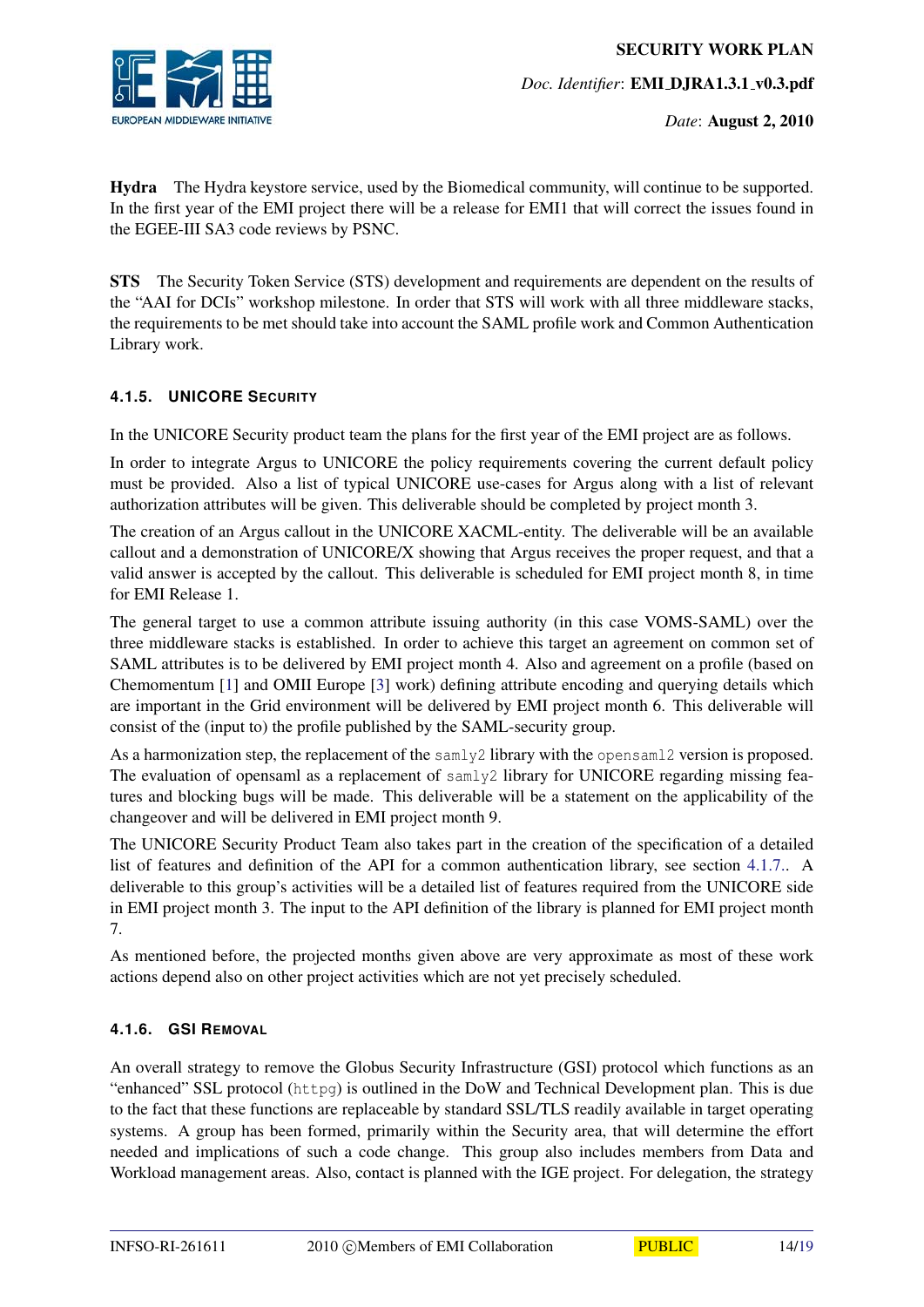*Date*: August 2, 2010

will be for services to move to a separate delegation service or port type rather than rely on the GSIdependent libraries. Since the move to pure SSL/TLS is not compatible with the legacy GSI, however, the transition must be carefully planned such that operations are not impacted. In the first months of the EMI project the GSI group will address the following points:

- Tabulate a "list of effort" to see how much effort and resulting reward to remove GSI from components.
- Understand the implications of moving to OpenSSL 1.0.x.
- Explore the possibility to send a message to the IGE project requesting an implementation of GSI that is compatible with the future OpenSSL versions.
- Requirement on services to move to a separate delegation service or port type rather than rely on the GSI-dependent libraries.

In conclusion, the GSI removal problem needs more discussion across more than one technical area. This plan should be concluded before EMI project month 4.

#### <span id="page-14-0"></span>**4.1.7. COMMON AUTHENTICATION LIBRARIES**

As a part of the harmonization strategy, duplicate authentication (AuthN) systems and libraries will be removed and a standard solution of a common set of authentication libraries provided across the three middleware stacks. Given that one of the three stacks functions using SAML assertions and there are valid technical reasons for the other two stacks to include these, it is expected that these libraries should support X.509 and SAML assertions. A "Common Authentication library" group has been formed, consisting of members from each middleware consortium, and will provide:

- A set of requirements on the AuthN common lib API.
- An inventory of existing code.
- An estimate of effort and timelines for producing missing parts.

These points should be addressed by EMI project month 4. Once the direction is clear then the work necessary to write new code or modifiy existing code can begin. It is expected that a prototype version of these libraries will be available for testing within the first year of the EMI project. Once the Common Authentication libraries are produced, it will become the task of the individual product teams to integrate these libraries into their components. This would imply that the results of this work will not be released even in EMI Release 1.

#### <span id="page-14-1"></span>**4.1.8. COMMON SAML PROFILE**

SAML assertions are used in production by UNICORE and are seen as a way forward in order to "futureproof" gLite and ARC for client requests. In order to harmonize the three stacks to use a common SAML assertion source the long-term strategy is to deploy a common VOMS-SAML version and a common SAML profile. This was first developed in conjunction with the OMII-Europe and is now deployed in gLite and ARC. Another harmonization move can be made by moving all three stacks to a common version of the opensaml2 library. Particular attention is taken to the current suitability of VOMS-SAML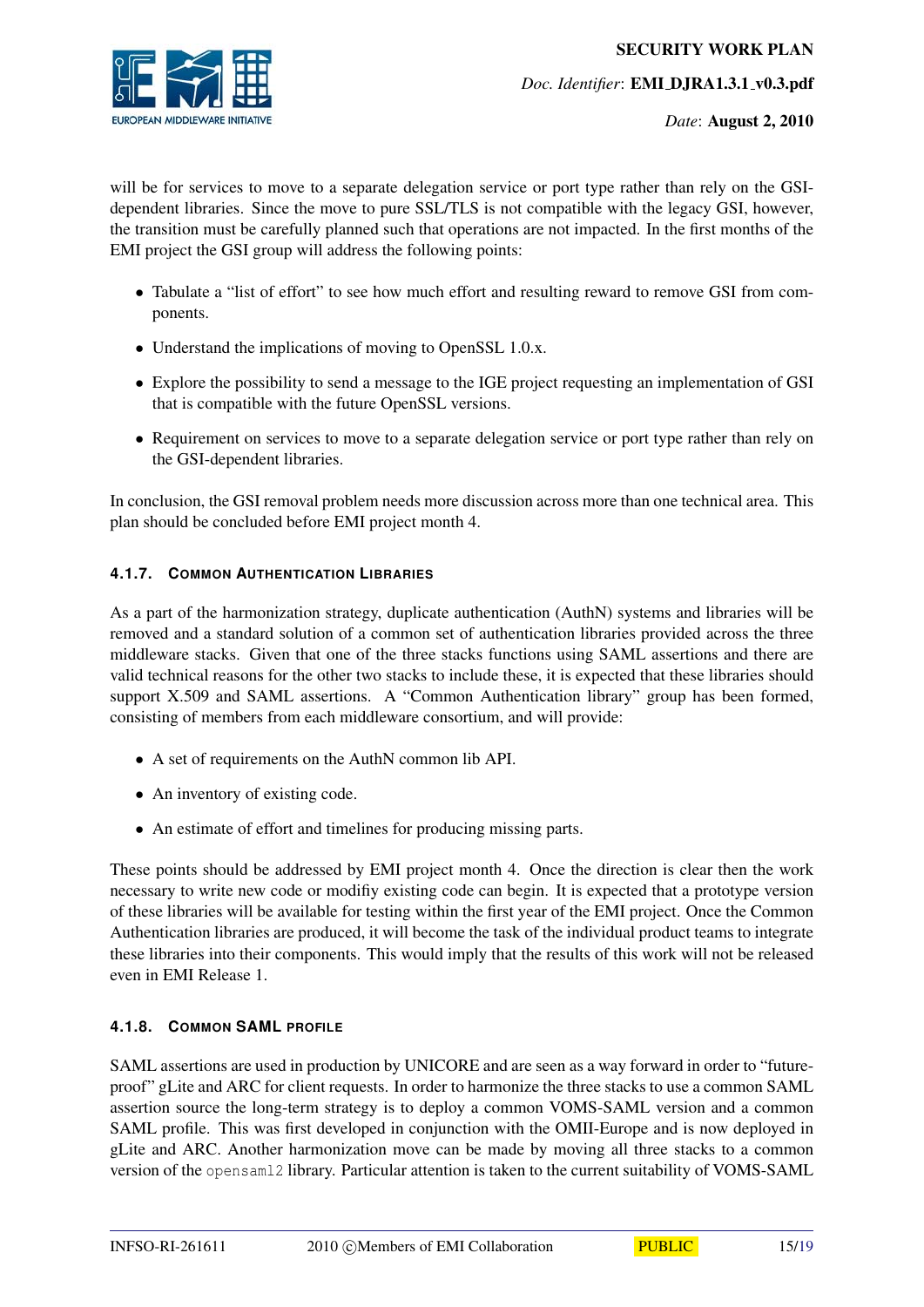

*Date*: August 2, 2010

for UNICORE with regards to fundamental questions in the VO administration and push/pull assertion model.

The SAML working group has been formed. The first milestone for this group will be a document that explains the following points:

- The OMII-Chemomentum profile document can be used as a starting point for a common SAML profile.
- The amount of work, in UNICORE and VOMS-SAML to update to a new SAML profile, to be determined.
- Coordinate the move of all middleware stacks to the opensaml2 library.
- Gather requirements from LHC Computing Grid (LCG), through EGI, for SAML usage with respect to the granularity of authorization decisions.
- Investigate SAML delegation as a means of restriction of privilege of security tokens.
- Plan the replacement of UNICORE Virtual Organisations System (UVOS) with VOMS-SAML.
- Produce time lines for the above tasks.

#### <span id="page-15-0"></span>**4.1.9. COMPUTE AREA AUTHORIZATION**

Following the harmonization strategy of removing duplicate components and providing a standard(ized) solution it is proposed that Argus should become the standard authorization system between the three middleware stacks. This will entail producing a common XACML profile for all job management components between the three stacks. The gLite CREAM integration to Argus is underway and the XACML profile has been drafted which will form the starting point for the common profile. A group, within the Argus PT, will gather the facts for this task and then the integration of Argus into all stacks can proceed.

- Gather the XACML profile requirements of the different CEs.
- Determine the work needed to modify/extend the current (CREAM) CE XACML profile.
- Clarify whether the full XACML spec is met within Argus.
- Collect the requirements for WMS and Data integration to Argus.

The requirements gathering should be completed by EMI project month 5. An internal milstone document answering the above points will be produced. For the rest of the first year of the EMI project, the work in producing the common XACML profile will proceed after the internal milestone document is accepted.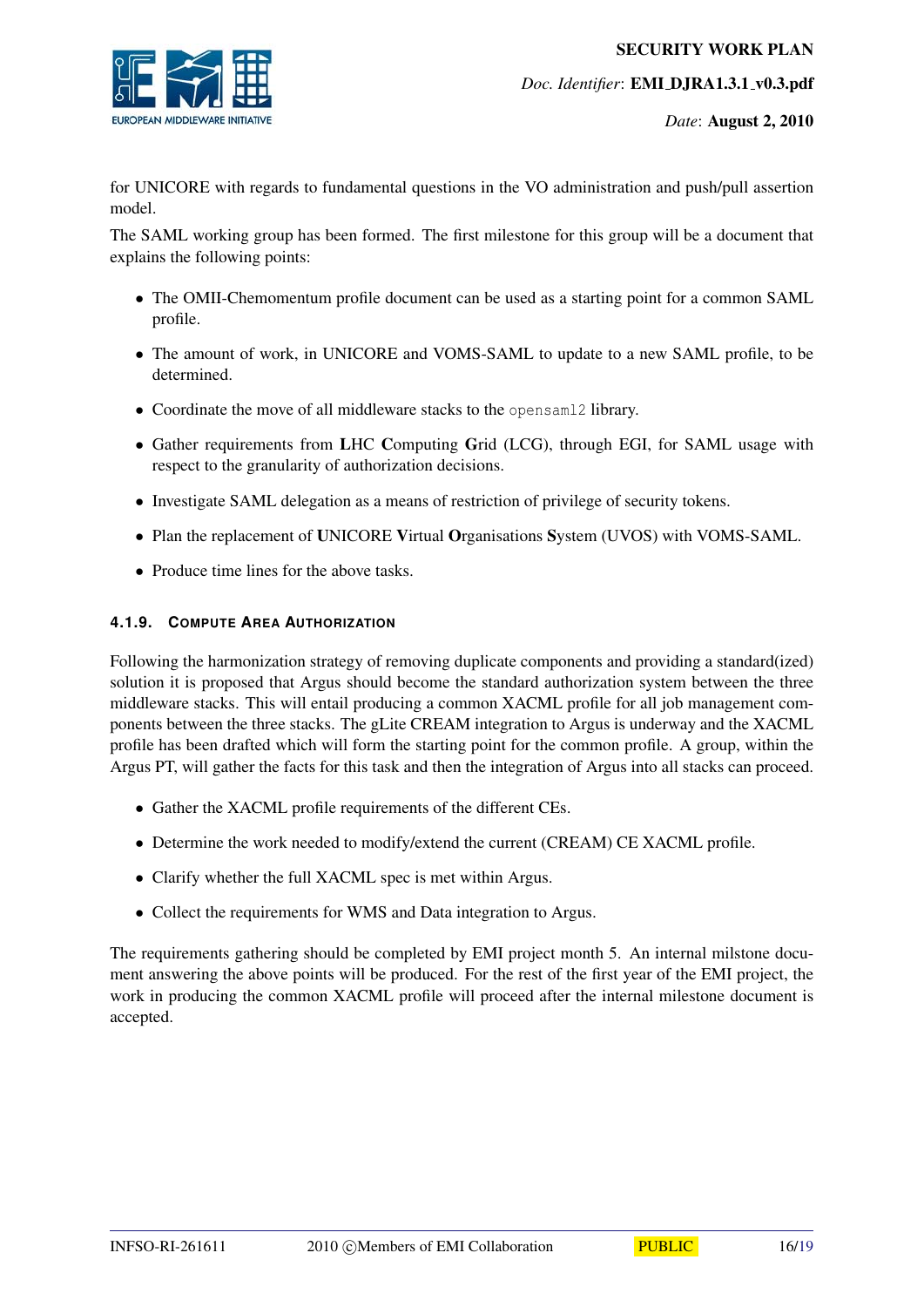

*Date*: August 2, 2010

#### <span id="page-16-0"></span>**4.2. EVOLUTION**

The first year plans of the security area for evolution activities are given here.

#### <span id="page-16-1"></span>**4.2.1. ARC SECURITY UTILS**

In terms of evolution and new development of ARC Security Utils components the following work is anticipated in the first year of the EMI project.

The arcproxy utility will have to respond to client requests for features. The ARGUS Authorization system will need to be integrated to the ARC Security Utils as will VOMS-SAML. The support for MyProxy will be improved. The integration of the Argus policies into the mapfile generator should be completed.

#### <span id="page-16-2"></span>**4.2.2. ARGUS**

The Argus Product Team does not anticipate completely new developments in the first year of the EMI project. Argus will respond to requirements from clients and the results of integration to the middleware stacks. A survey is planned, along with the "Security for Data" milestone, in order to clarify the integration options for Argus for data management solutions.

One area that will require new development is the Execution Environment Service (EES) that ensures that the correct enviroment required by a user is available and provided. The EES configures, starts/stops and manages VMs taking into account the policies as defined within the Argus system. This includes booting the correct image. The basic EES development and integration to Argus is planned for EMI project month 8 and will be available for EMI Release 1.

In a Cloud context the EES would configure, start, manage and stop VMs taking into account the policies as defined within the Argus system. The EES is envisioned to also interact with commercial Cloud providers through the Open Cloud Computing Interface (OCCI) interface and other cloud-specific interfaces. The Cloud-specific development is planned for EMI project month 10.

#### <span id="page-16-3"></span>**4.2.3. VOMS**

In the areas of Proactive Maintenance and Evolution the following work is planned. The C++ APIs will be rewritten to make them more easily maintainable and expandable. An automated test suite will be written for the VOMS Admin component, for both the Web interface and the APIs. These are planned for month 12 of the EMI project.

#### <span id="page-16-4"></span>**4.2.4. GLITE SECURITY**

<span id="page-16-5"></span>gLExec There is a plan to study the overall phase-out of the gLExec component. gLExec is used on Computing Elements (CEs) and Worker Nodes (WNs). On a CE, some gLExec calls may be substituted by calling the operating system-standard sudo command. This is due to the fact that a CE can provide the information to sudo by passing on the mapping information from Argus. On a WN the situation is different as there is no trusted environment in which system-native credentials of the target account can be passed to sudo. Additionally, sudo itself cannot yet obtain information directly from Argus.

The plan is to create a set of modules following the Pluggable Authentication Modules (PAM) standard that will interact with Argus in order to test their suitability. Once these provide the same functionality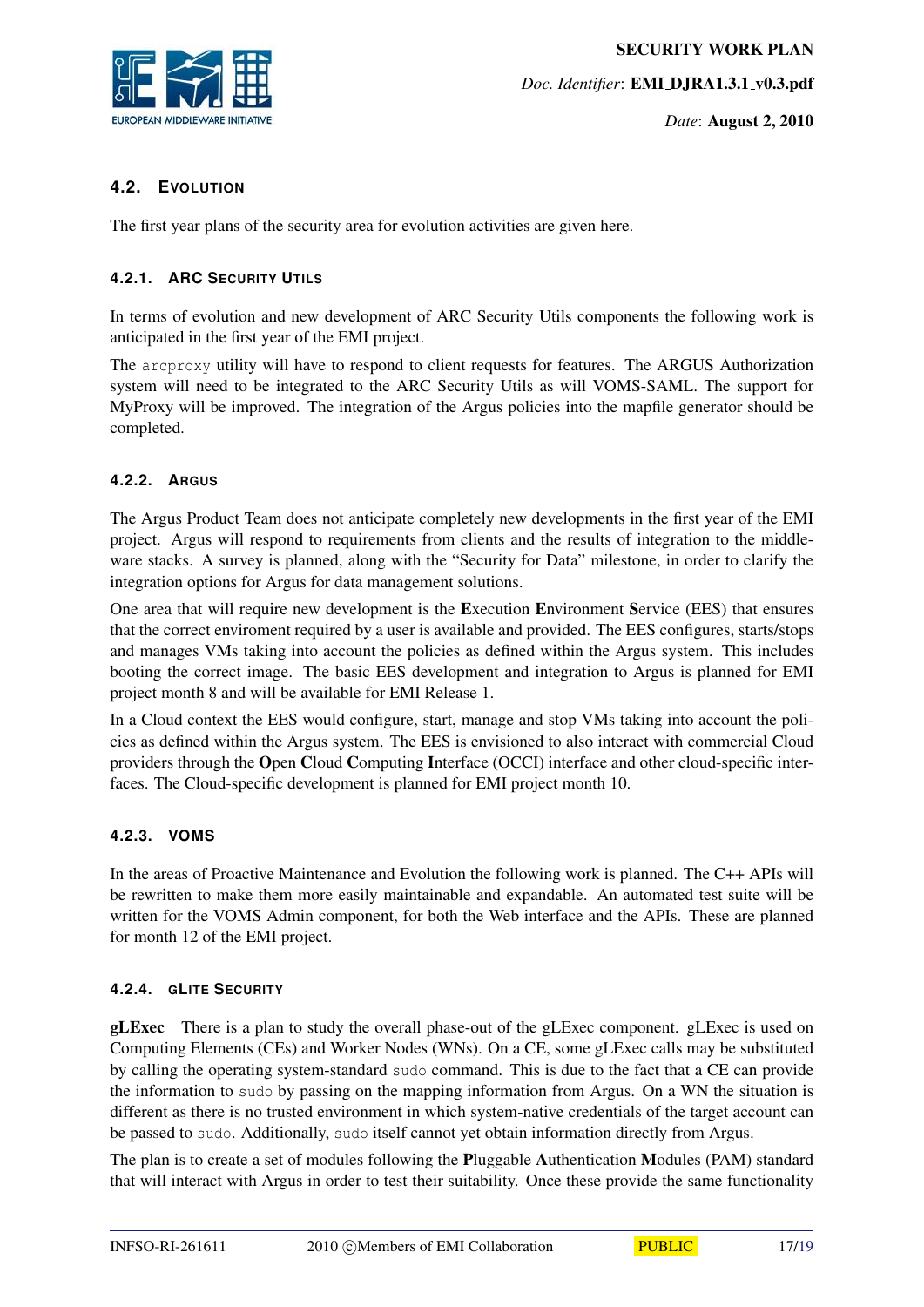

as the present situation then gLExec may be migrated to use the PAM modules. gLExec would then perform its basic checks only and work fully on the PAM module(s). Once this works then the move away from gLExec can be foreseen and sudo can take over, using the standard interfaces. This is the roadmap and inherently sets out the transitions for the current gLExec towards a pure O/S integration on which more services may be built in the future. In the first year the PAM modules that will interact with Argus are planned to be released for EMI Release 1.

LCAS/LCMAPS For the LCMAPS-plugins-c-pep the development work planned for EMI Release 1 is the Argus 1.2 compliance.

Hydra In the first year of the project the feasibility of integrating the Hydra keystore concept to Cloud resources is planned. A milestone for this work would be a document describing whether this work is useful.

STS The Security Token Service (STS) development and requirements are dependent on the results of the "AAI for DCIs" workshop milestone. In order that STS will work with all three middleware stacks the requirements to be met should take into account the SAML profile work and Common Authentication Library work.

#### <span id="page-17-0"></span>**4.2.5. UNICORE SECURITY**

In order to provide support for SLCS in UNICORE there must be a verification of the UNICORE server side with respect to SLCS and support for DN-based identification of entities everywhere. There will be a deliverable of a list of required changes (if any) in the server-side code for SLCS support. at EMI project month 10. The implementation of the changes identified above and the coordination of implementation of those changes in components managed by other Product Teams (if needed) should be finished by EMI project month 11. This deliverable will demonstrate that the usage of SLCS does not interfere with usage of any of the UNICORE server components.

It is also planned for the support of a priori assessment whether a given entity has an access to a given grid site(s). Also, the optimization of the UNICORE security stack performance with usage of communication sessions and credentials storage.